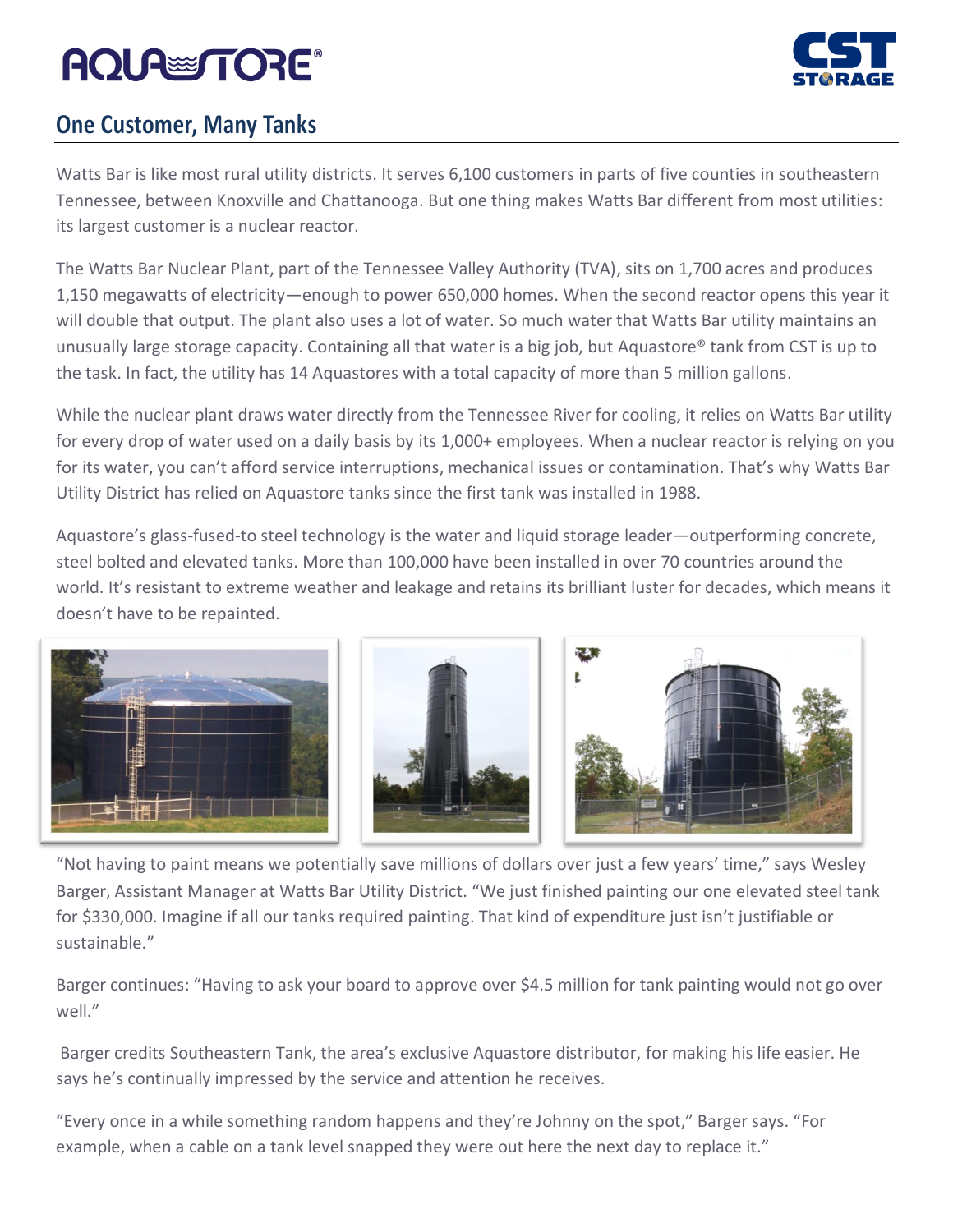# **AQUA TORE**



Even the bigger maintenance jobs don't give Barger gray hairs: "We took two of the older tanks out of service to fix a bracket supporting an overflow pipe and to add cathodic protection and a sampling port. Southeastern did it all, including sweeping out the tanks, in a matter of days."

Barger also appreciates the functional, elegant design of the Aquastore. Each panel is forged in CST's DeKalb, IL manufacturing facility.

- 1. A panel of high strength low carbon steel is blasted and alkaline cleaned.
- 2. The panel's edges are beveled and its surface sprayed with a stainless steel alloy.
- 3. Next, the panel is sprayed with a specially formulated slurry that gives it durability, consistency and impermeability. Unlike powder coatings or paint, the slurry is inorganic so it blocks corrosion.
- 4. The panel is then fired at temperatures above 1,500° F to fuse the porcelain coating and the steel.
- 5. Tests are conducted to verify integrity and durability, including high voltage testing to detect discontinuities.

Barger and his father, general manager Mickey Barger, have witnessed the Aquastore's efficient construction many times over. The Aquastore is built using hydraulic jacking, which allows for top-down construction that's safer and faster and takes up less space than traditional steel tank erection.

"Most of our customers own two or three tanks so Watts Bar is truly unique," says Dustin Dowdy, Director of Sales at Southeastern Tank in Nashville. "With 14 tanks, their lifecycle cost savings can add up quickly, which satisfies their board and customers.

Dowdy and his staff prepared a lifecycle cost analysis on Watts Bar's tanks by gauging how much money has been saved on maintenance.

"We assumed what it would cost to maintain welded tanks of similar capacity by calculating the cost per square foot over two 15-year cycles," says Dowdy. "It added up to millions of dollars in maintenance costs. That's money that can be spent on new infrastructure."

Whether it's a second nuclear reactor coming online or new home construction, Watts Bar Utility District keeps the taps flowing in southeastern Tennessee and it starts with state-of-the-art storage technology from CST and Aquastore.

#### **Benefits of CST's Aquastore® glass-fused-to-steel tanks:**

- No painting for life of tank
- Will not corrode or rust
- Lowest total life cycle cost compared to concrete & welded
- Turnkey services from approval drawings to tank testing